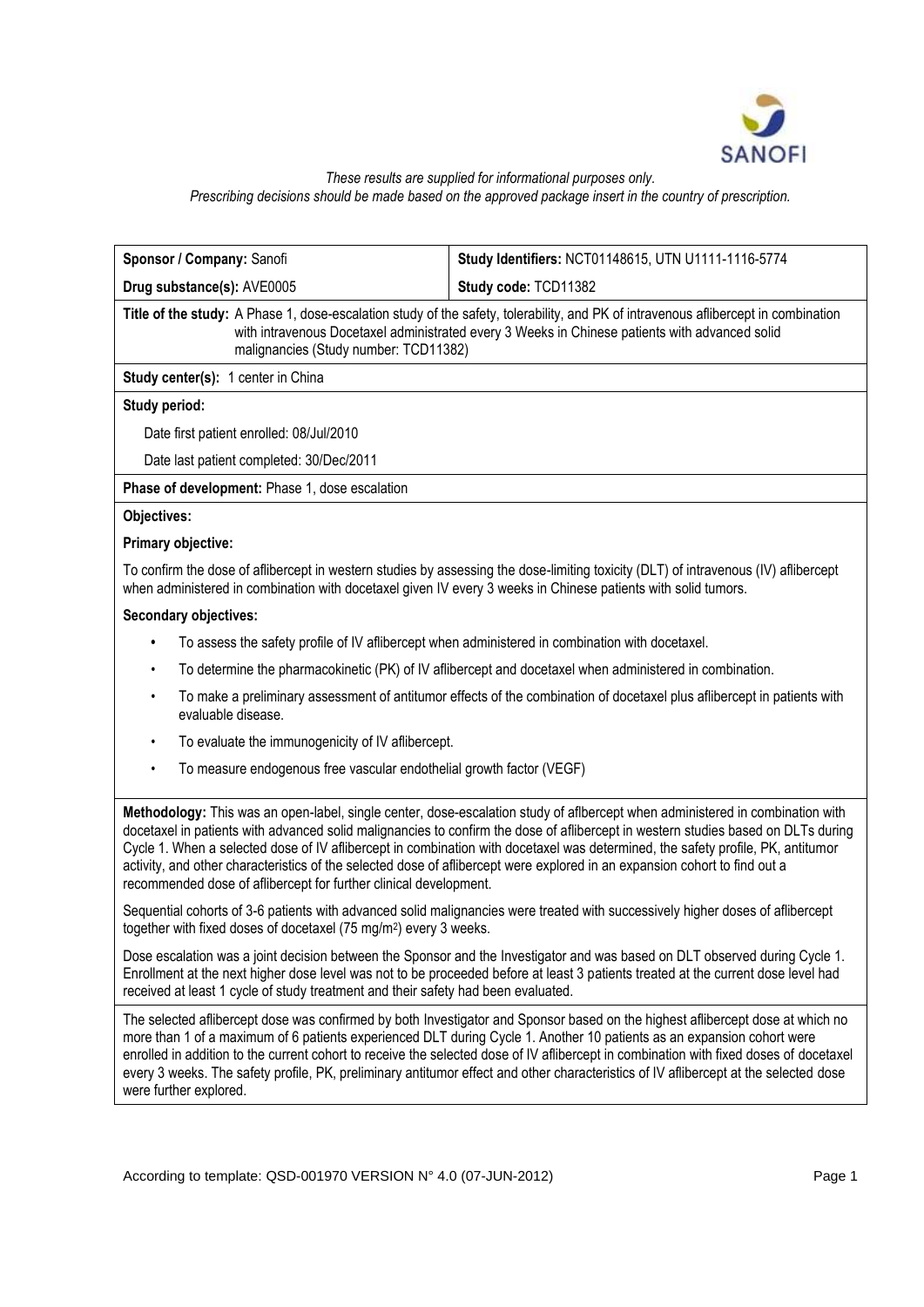

| <b>Number of patients:</b> | Planned: 22          |
|----------------------------|----------------------|
|                            | Randomized: 20       |
|                            | Treated: 20          |
| Evaluated:                 |                      |
|                            | Efficacy: 20         |
|                            | Safety: 20           |
|                            | Pharmacokinetics: 20 |

## **Diagnosis and criteria for inclusion:**

Patients ≥18 years with histologically or cytologically confirmed solid malignancy, metastatic or unresectable who failed standard treatment or ineligible for standard treatment for safety reasons and for whom docetaxel treatment was appropriate.

### **Study treatments**

**Investigational medicinal product(s):** Aflibercept in combination with docetaxel.

Formulation: Aflibercept was formulated as a sterile liquid to a final concentration of 25 mg/mL aflibercept. Marketed formulation of docetaxel with a concentration of 40 mg/mL was used.

Route(s) of administration: Aflibercept was administered by IV infusion over a period of 1 hour (at an infusion concentration of 4 mg/mL). The volume of drug administered to each patient was based on each patient's weight. Aflibercept was immediately followed by docetaxel administration.

Dose regimen: Patients were administered aflibercept then docetaxel on Day 1 of every 3 weeks. The initial dose of 4.0 mg/kg aflibercept (in combination with 75 mg/m<sup>2</sup> docetaxel) was escalated to 6.0 mg/kg, which was determined by whether the 4.0 mg/kg dose level group met the dose-escalation criteria. In the expansion cohort, aflibercept was administered at the selected dose.

**Duration of treatment:** Patients were given aflibercept followed by combination chemotherapy every 3 weeks in the absence of a definitive treatment discontinuation criterion.

**Duration of observation:** From the date of informed consent until the last dose of aflibercept + 90 days follow-up.

#### **Criteria for evaluation:**

**Efficacy:** Tumor burden was assessed by head, chest, abdomen, and pelvis computerized tomography (CT) or magnetic resonance imaging (MRI) scans done at baseline. Chest, abdomen, and pelvis CT or MRI scans were done on Day 21 of every even-numbered cycle, whenever disease progression was suspected, to assess a tumor response (complete response [CR] or partial response [PR]) and at the end of study treatment. Tumor assessments and responses were performed according to response evaluation criteria in solid tumors (RECIST) 1.1 criteria. Free VEGF as a biomarker was measured.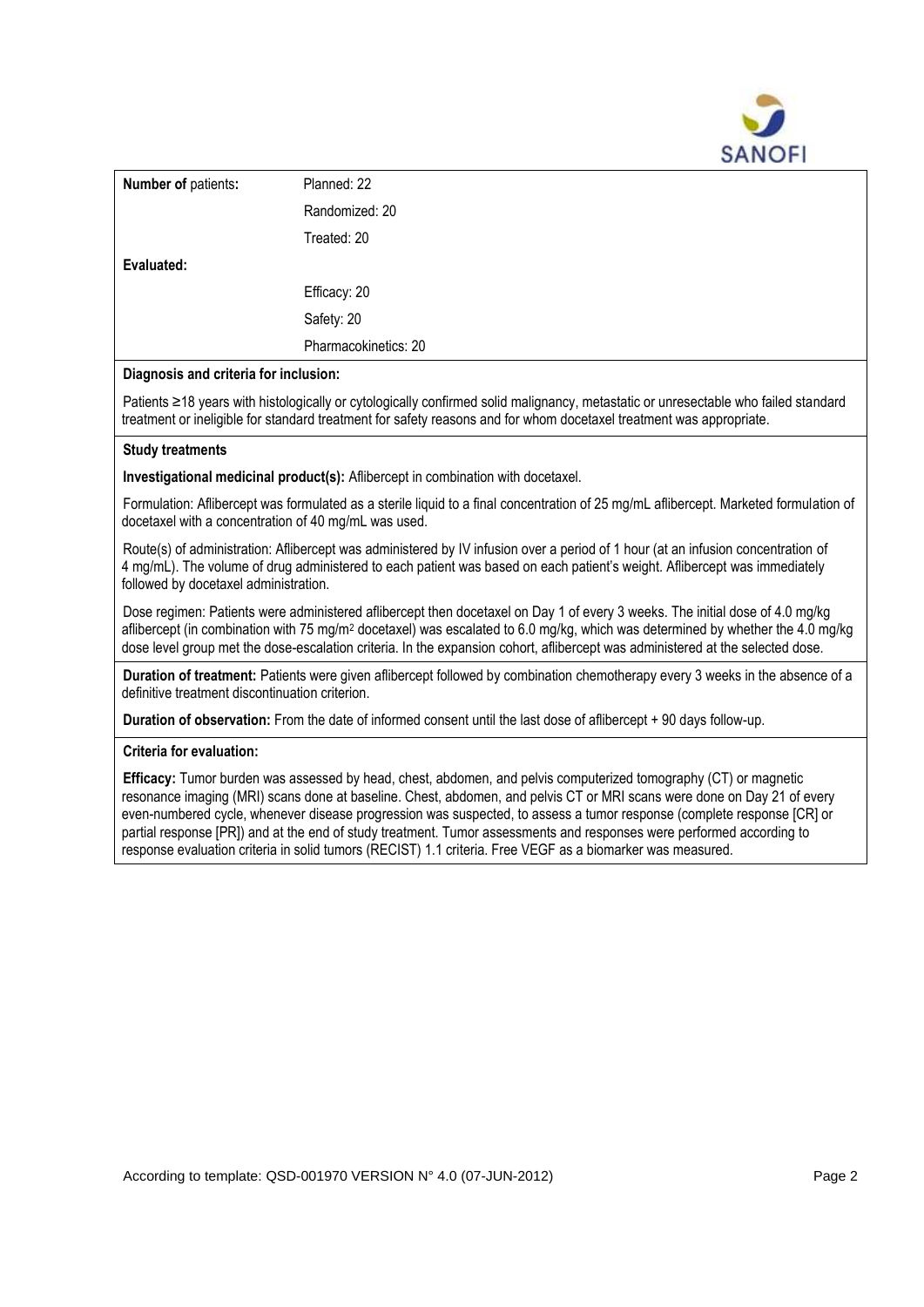

### **Safety:**

- Selected dose as primary endpoint: The selected dose of aflibercept was defined as the dose at which 0 or 1of 3 to 6 patients experienced a DLT during the first cycle of the combination therapy. Once the selected dose was established with docetaxel at 75 mg/m<sup>2</sup>, aflibercept was to be tested in an expansion cohort.
- Overall safety and tolerability profile: Safety and tolerability of this combination therapy were assessed through the collection of adverse events (AEs), laboratory data (hematology, chemistry, and urinalysis), vital signs, physical exam, Eastern Cooperative Oncology Group (ECOG) performance status, and assay for anti-aflibercept antibodies.

**Pharmacokinetics:** Individual PK parameters were assessed after the first administration of aflibercept and docetaxel:

• For free and VEGF-bound aflibercept

Concentration before dosing ( $C_{\text{trough}}$ ), maximum plasma concentration ( $C_{\text{max}}$ ), area under concentration time curve (AUC0-21 day and AUClast) for both free and VEGF-bound aflibercept, AUC, Clearance (CL), volume of distribution at steady state  $(V_{ss})$ , terminal elimination half-life  $(t_{1/2z})$  only for free aflibercept.

• For docetaxel

C<sub>max</sub>, AUC, CL, V<sub>ss</sub>, and t<sub>1/2z</sub>

# **Pharmacokinetic/Pharmacodynamics sampling times and bioanalytical methods:**

- **Aflibercept (free and VEGF-bound):** Blood samples were taken during Cycle 1 at predose, end of infusion (EOI), 1, 3, 7, 23, 29, 47, 167, and 335 hours post EOI (ie, 0.0417, 0.0833, 0.167, 0.333, 1, 1.25, 2, 7 and 14 days) then at predose for subsequent cycles and Day 30 and Day 90 after last aflibercept dose. Free and VEGF-bound aflibercept were measured in plasma using an enzyme-linked immunosorbent based assay (ELISA). Concentrations of VEGF-bound aflibercept were to be normalized to the amount of aflibercept present in the complex (adjusted bound aflibercept) before PK analysis. The lower limit of quantification (LLOQ) was 0.0156 and 0.0315 µg/mL, respectively for free and VEGFbound (adjusted) aflibercept.
- **Docetaxel:** Blood samples were taken during Cycle 1, at predose of aflibercept, 30 minutes after start of infusion (in 3 first patients only), at EOI then 10 minutes, 2, 5, 7 (in 3 first patients only) and, 24 hours post EOI. Concentrations were measured in plasma by a validated electrospray liquid chromatography mass spectrometry (LC-MS/MS) method with a LLOQ of 1.00 ng/mL.
- **Immunogenicity:** Blood samples were collected at each odd-numbered cycle prior dosing and 1 and 3 months post-end of treatment. The presence of anti-aflibercept antibodies was evaluated in serum using a non quantitative, titer-based bridging immunoassay.
- **Endogenous VEGF:** Endogenous VEGF was assessed in plasma from samples collected at Cycle 1 prior dosing and 3 months post-end of treatment using an ELISA with LLOQ of 15 pg/mL.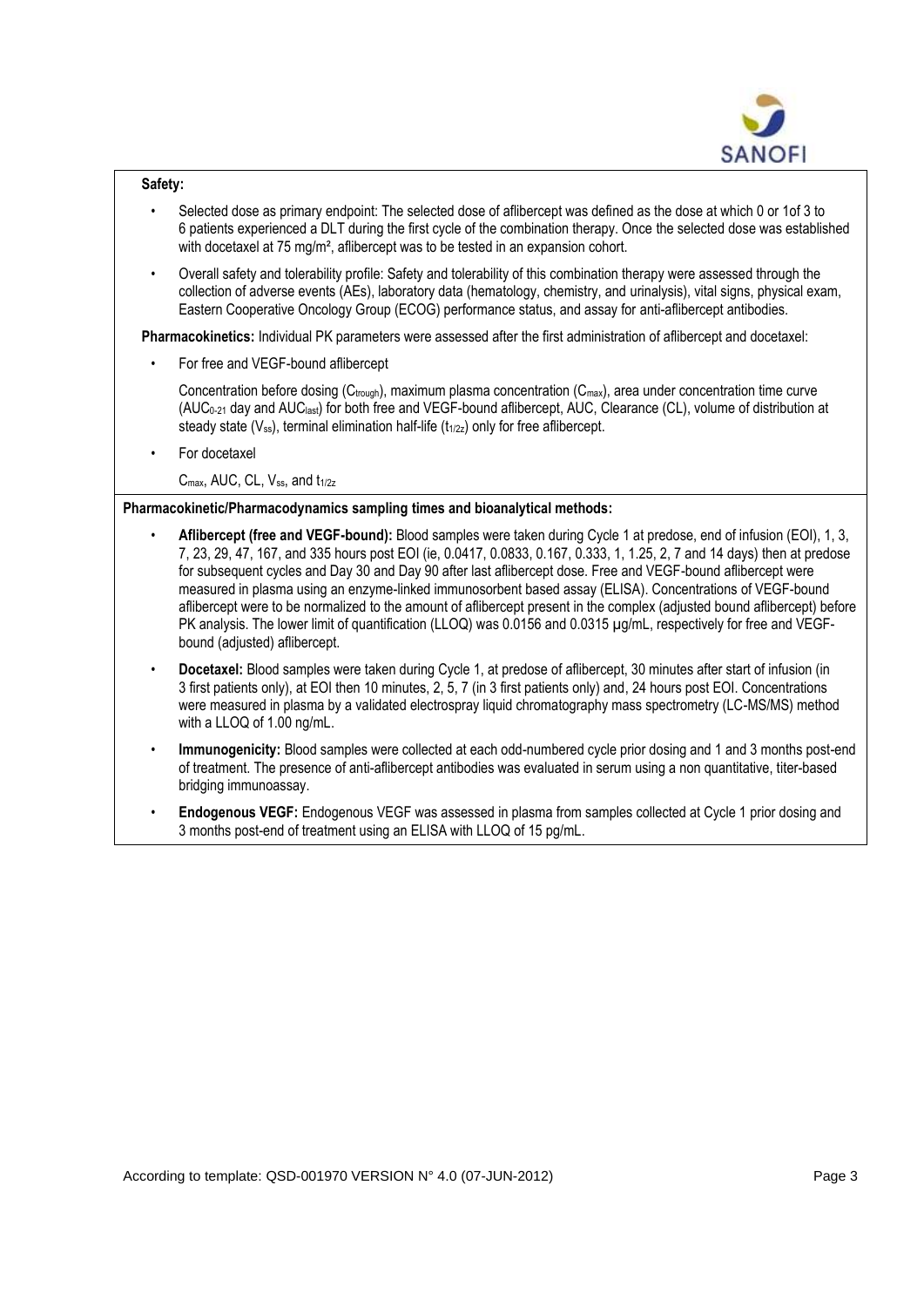

### **Statistical methods:**

**Safety:** The primary safety analysis was defined as the frequency of DLTs at Cycle 1 to define the selected dose and was conducted based on DLT evaluable population. The safety profile of the selected dose of aflibercept in combination with docetaxel was evaluated in the treated population. Type, frequency, seriousness, and relatedness of treatment emergent adverse events (TEAEs), worst grade of laboratory parameters, and development of anti-aflibercept antibodies were presented descriptively by dose level. The national cancer institute (NCI) common terminology criteria for adverse events (CTCAE), version 3.0, were used to grade AEs and laboratory abnormalities.

**Efficacy/antitumoral activity:** The antitumor activity of the investigational product (IP) regimen was assessed through tumor response and evaluated with the RECIST 1.1 criteria performed. Endogenous free VEGF and tumor burden assessment were to be descriptively summarized by dose level for the treated population.

**Pharmacokinetics:** Pharmacokinetics parameters of free, VEGF-bound aflibercept and docetaxel were to be summarized with descriptive statistics.  $C_{\text{max}}$  and AUCs were assessed for dose proportionality and  $t_{1/2z}$  and CL were assessed for dose effect with a linear mixed model.

### **Summary:**

### **Population characteristics:**

A total of 20 patients were enrolled, including 4 in the 4.0 mg/kg group and 16 in the 6.0 mg/kg group. One patient was excluded for DLT assessment because she received other anti-cancer therapies during Cycle 1. Therefore, the DLT evaluable population included 19 patients. All 20 patients included in the treated population for other safety and efficacy related evaluations.

Nine and 5 patients discontinued the study treatment because of AE and disease progression, respectively. Other 6 patients discontinued the treatment for "other reasons", which was specified in the case report form (CRF) as "study treatment completion" since further study treatment continuation would be detrimental to the patient's well being at the discretion of the Investigators.

There were 3 females and 17 males, with a median age of 45.5 years (range: 22 to 63) and an ECOG performance status of 0 or 1. Nine patients had history of thrombovascular and/or cardiovascular events and their risk factors, including 3 patients with hypertension and 5 patients being a smoker. The primary tumor sites were in either nasopharynx or lung. All patients had metastatic malignancy, except for 1 with locally advanced tumor. The median time between the first cancer diagnosis and the patients' first treatment infusion was around 28 months. All patients had a measurable tumor at baseline with ≤3 organs involved in 70% of patients. The three most frequently involved organs were lymph nodes (95%), lungs (75%), and liver (50%). All patients had prior chemotherapy, of which 75% patient had prior radiotherapy. No patient had received surgical resection prior to study entry. The median number of anticancer regimens was 2.0 (range: 1 to 8). The median time between previous anti-cancer therapy and initiation of the study drug was 1.93 months. Four patients were on medication grouped under "antihypertensive medication" prior to entering the study, including 3 receiving Nifedipine. A total of 18 patients were receiving medication grouped under "antibiotics" and all of them had Corticosteroid nos. During the study treatment, 4 patients received antihypertensive medication and 19 patients took medications grouped under "antibiotics". All 20 patients received hematopoietic growth factors, including granulocyte-colony stimulating factor (G-CSF) in 19 patients.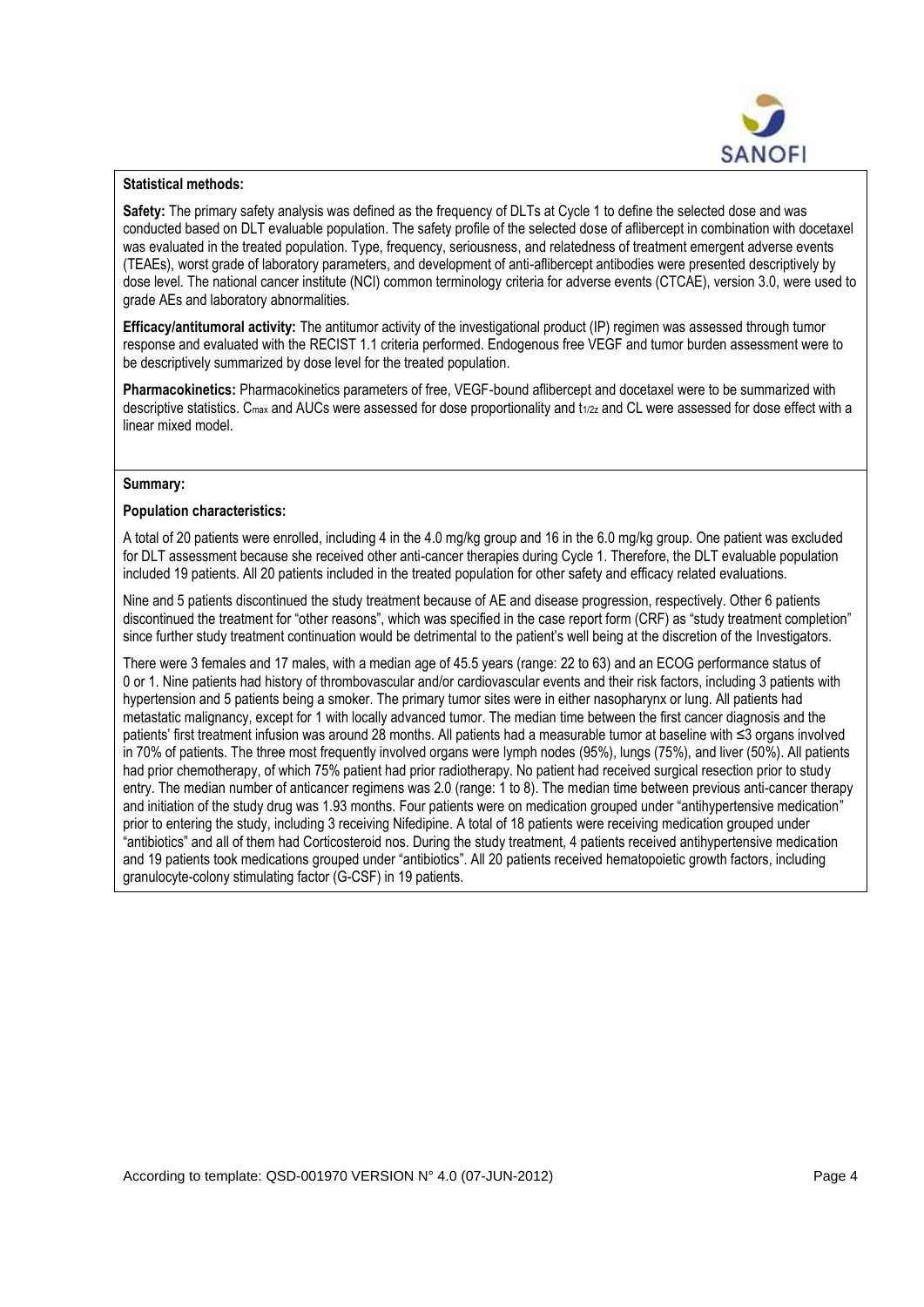

### **Efficacy results:**

A total of 16 out of 20 patients were evaluable for best overall response, including all patients at the 4.0 mg/kg group and 12 patients at the 6.0 mg/kg group. Two PR and 1 stable disease were observed in the 4.0 mg/kg dose level, whereas 9 PR and 2 stable diseases were observed in the other dose level.

Mean endogenous free VEGF baseline concentrations were 33.26 pg/mL. At the follow-up visit, 90 days after last treatment, mean endogenous free VEGF plasma levels were around 2-fold higher (58.75 pg/mL).

### **Safety results:**

Overall, a total of 20 patients were treated with aflibercept (4.0- 6.0 mg/kg) with docetaxel 75 mg/m<sup>2</sup> in this study. The DLT evaluable population included 19 patients. There were 3 females and 17 males with a median age of 45.5 years (range: 22-63), and an ECOG performance status of 0 or 1. The primary tumor sites were in nasopharyngeal region (16 patients, 80%) and lung (4 patients, 20%). The median number of prior anticancer regimens was 2.0 (range: 1-8). All patients had prior chemotherapy, and 9 patients (45%) had received molecular targeting agents previously.

Patients at aflibercept 4.0 mg/kg and 6.0 mg/kg dose level received total 14 and 45 cycles, respectively. The median number of cycles administered per patient was 3.5 at the both 4.0 mg/kg and 6.0 mg/kg dose levels. There was no dose reduction for either aflibercept or docetaxel in the study. Treatment cycle delays (>2 days) occurred in 1 of 4 (25%) patients at the 4.0 mg/kg dose level and in 4 of 16 (25%) patients at the 6.0 mg/kg dose level. The median relative dose intensity (RDI) of aflibercept per patient was 0.98 at the 4.0 mg/kg dose level and 1.00 at the 6.0 mg/kg dose level.

There was no DLT at the 4.0 mg/kg dose level and 1 DLT (neutropenic infection) at 6.0 mg/kg dose level in the first cycle.

All patients experienced at least 1 TEAE and related TEAE. One patient (25%) at the 4.0 mg/kg dose level and 14 patients (87.5%) at the 6.0 mg/kg dose level experienced ≥Grade 3 related TEAEs.

The frequently reported TEAE (all grade) at the 4.0 mg/kg dose level were stomatitis (75%), hypertension, dysphonia, cough, neck pain, and weight decreased (50% for each term). The frequently reported TEAEs (all grade) at the 6.0 mg/kg dose level were oropharyngeal pain (75%), stomatitis (68.8%), alopecia (56.3%), dysphonia (43.8%), insomnia (37.5%), neutropenic infection (31.3%), hypertension, cough, epistaxis, and pharyngeal inflammation (25% for each term).

The frequently reported ≥Grade 3 TEAEs at the 4.0 mg/kg dose level were febrile neutropenia, hypoacusis, stomatitis (25% for each term), and at the 6.0 mg/kg dose level were oropharyngeal pain (37.5%), neutropenic infection (31.3%), stomatitis (31.3%) and neutropenia (12.5%).

Serious TEAEs were reported in 1 of the 4 patients (25%) at the 4.0 mg/kg dose level and 7 of 16 (43.8%) at the 6.0 mg/kg dose level.

Four deaths (100%) were reported at the 4.0 mg/kg dose level, due to disease progression. Five deaths (31.3%) were reported at the 6.0 mg/kg dose (4 patients due to disease progression, 1 patient possibly related to a serious adverse event (SAE) of sudden hematemesis). One of 4 deaths due to disease progression occurred within 30 days of the last administration of aflibercept.

The most frequent TEAEs leading to cycle delays were vision blurred (25%) at the 4.0 mg/kg dose level and oropharyngeal pain and stomatitis (12.5%, each, all grades) at the 6.0 mg/kg dose level.

Hematological toxicities by laboratory test were observed at both dose levels (4.0 mg/kg and 6.0 mg/kg). The incidence of grade 3/4 neutropenia was 3 of 4 patients (75%) at the 4.0 mg/kg dose level and 14 of 16 patients (87.5%) at the 6.0 mg/kg dose level.

With regards to liver, renal and metabolic abnormalities, grade 3 hyponatremia was observed in 1 patient (25%) at the 4.0 mg/kg dose level. At the 6.0 mg/kg dose level, grade 3/4 laboratory abnormalities were hyponatremia (grade 4) in 1 patient and hypophosphatemia (grade 3) in 1 patient (6.3% each).

Regarding proteinuria, no patients developed proteinuria at the 4.0 mg/kg dose level. At the 6.0 mg/kg dose level, 2 patients had grade 1 proteinuria while 1 patient had grade 2 proteinuria.

All patients evaluable for immunogenicity (N=18) showed a negative response in the anti aflibercept antibodies assay after treatment.